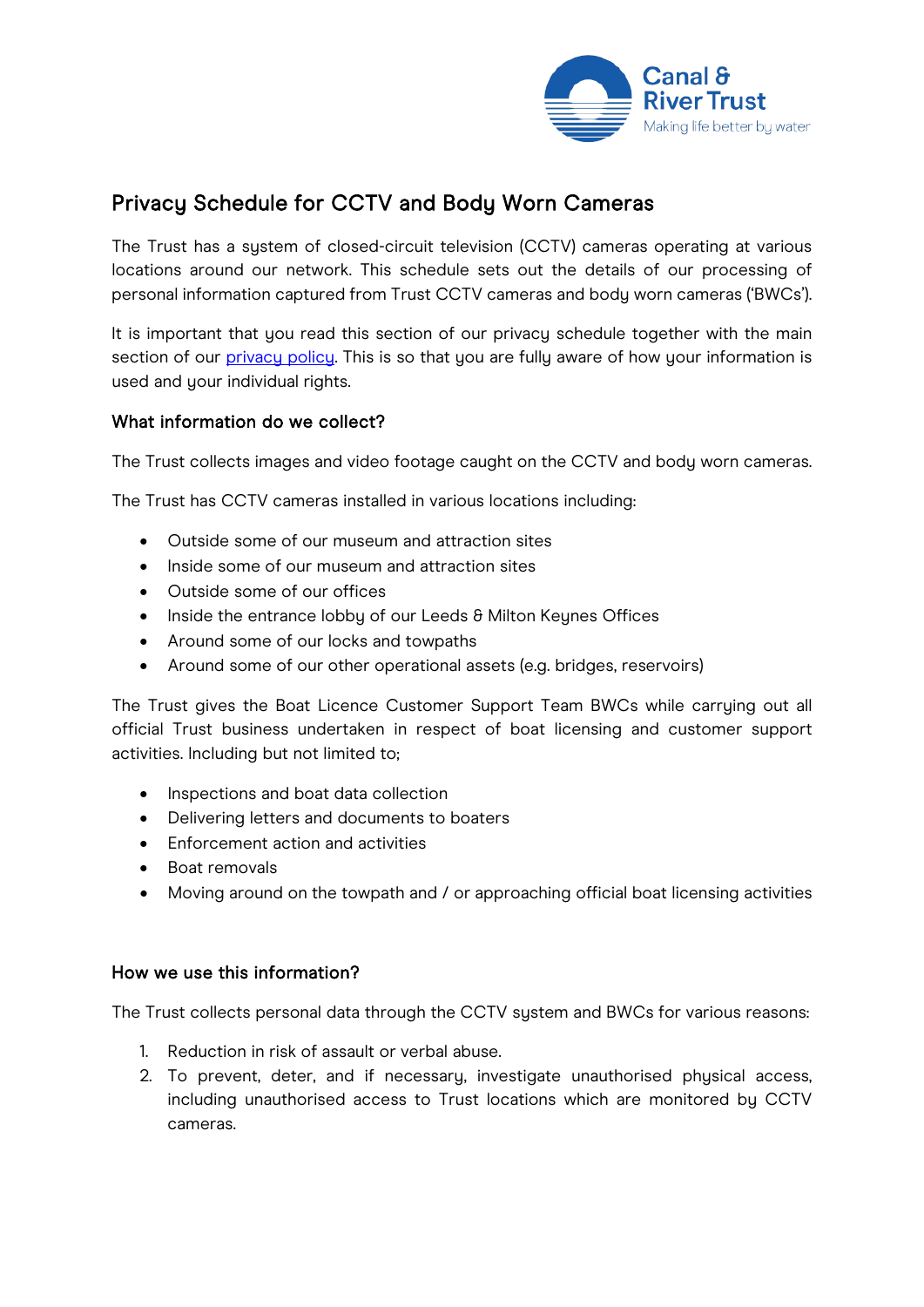- 3. To prevent, detect and investigate any incidents that may occur within the Trust's property or land. This may include criminal offences or to investigate a missing person.
- 4. Protect the safety of our colleagues, employees and volunteers, as well as customers and waterway visitors.
- 5. On occasion, the Trust via a third party, may use CCTV on a temporary basis to assist in the security of a specific site where work is being completed by a contractor. CCTV is used to help maintain security of the site, as a deterrent to unlawful access and to protect the Trust's asset and the contractor's equipment.
- 6. Assurance of professionalism from our people when interacting with customers.
- 7. Reduce the fear of crime by helping to provide a safer environment.
- 8. It provides assurance to boaters and members of the public that negative behaviours from anyone on the waterway will be captured and footage will help support action against those negative behaviours.

The CCTV system and BWCs is not used for any other purpose than mentioned above. It is important to notice that the location and positioning of the video-cameras are such that they are not intended to be intrusive, the cameras are aimed to give a general overview of what's happening in certain places but not to recognize persons.

#### Legal basis for processing

The legal basis for the Trust's use of any personal data which is captured by the CCTV system is that the processing is necessary for the legitimate interest of the Trust. The Trust has a legitimate interest to monitor its locations in order to deter and detect crime and to help make these locations a safer environment for our employees, volunteers, customers and members of the public.

The legal basis for the Trust's use of footage captured by BWC is that the processing is necessary for the legitimate interest of the Trust. The Trust has a legitimate interest to collect evidence of interactions between employees and volunteers with customers where there is a potential risk of conflict or harm.

#### Who has access to data?

The CCTV and BWC footage is retained in a secure environment and is only accessible by authorised personnel within the Trust who have a legitimate reason to do so.

# Who we share your information with?

The Trust will only share CCTV and BWC footage where requested and where we are required to do so by law, or the exemptions outlined in relevant data protection legislation allow us to do so.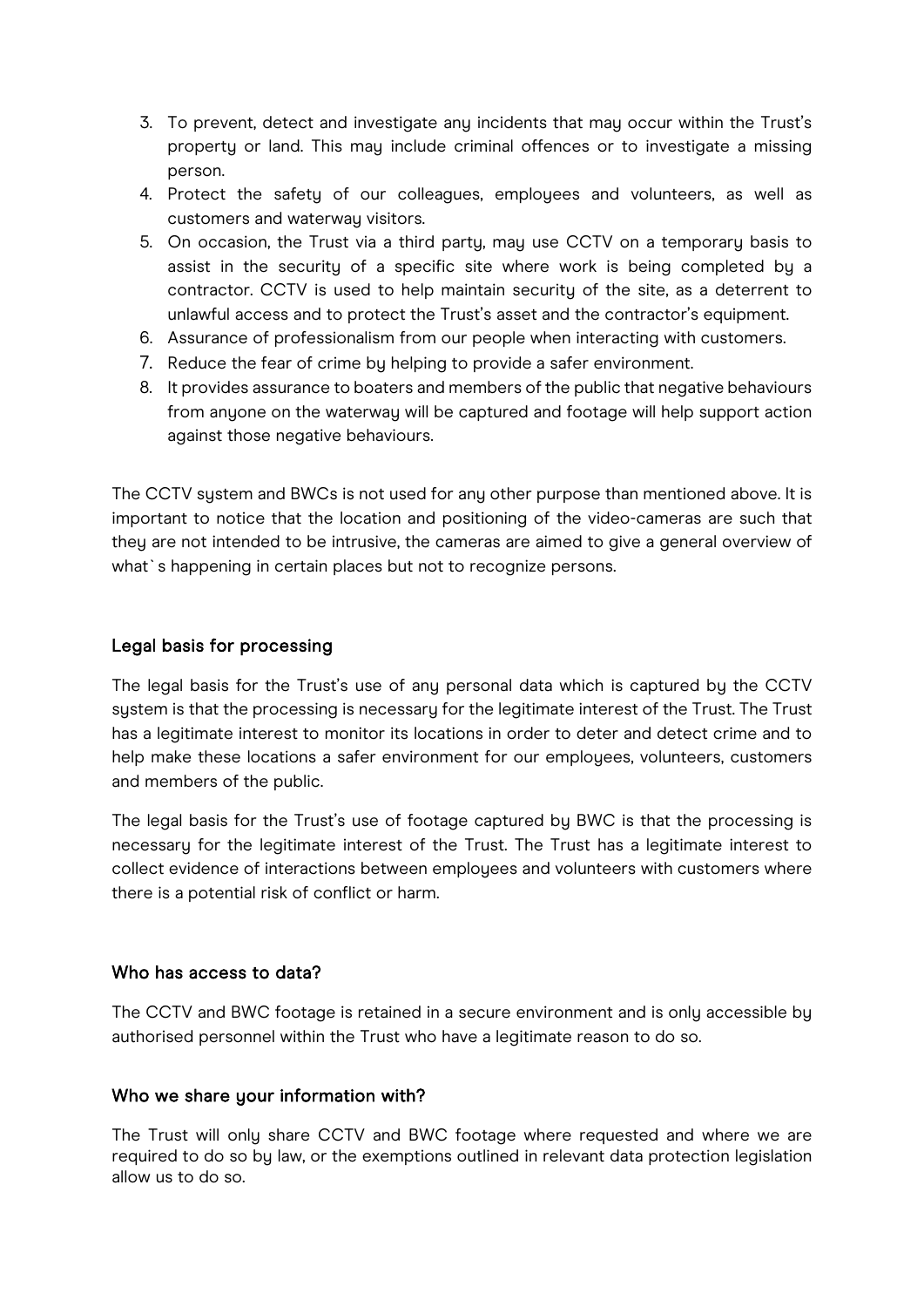We will only share CCTV and BWC footage with:

- CCTV operators
- Internal/external enforcement agencies Trading Standards, HMRC
- Police Forces
- Fire and Rescue Services
- Insurance Companies, but only when authorised by the Information Governance team.

## How long do we keep this data for?

Under normal circumstances your information could be retained for up to 30 calendar days after which point it will be deleted. Footage required for investigative or evidential purposes may be retained beyond 30 days and is securely disposed of upon completion of the purpose for which it has been retained.

### Your Rights

Under the UK General Data Protection Regulation, you have the following rights in relation to the collection and processing of your personal information:

- Right to be informed
- The right of access
- The right to rectification
- The right to erasure
- The right to restrict processing
- The right to data portability
- The right to object
- Rights in relation to automated decision making and profiling

To exercise any of these right, please send a description of the personal information in question to our Information Governance Team by email to [information.request@canalrivertrust.org.uk](mailto:information.request@canalrivertrust.org.uk) or by post to Information Governance Team, Legal & Governance, Canal and River Trust, National Waterways Museum Ellesmere Port, South Pier Road, Ellesmere Port, Cheshire, CH65 4FW.

Please note some of these rights may be subject to legal restrictions, which we will tell you about if they do apply in our response to your request.

# Towpath Counters

The Trust operate a number of permanent counters that take footage from cameras along the towpath to determine the number of towpath users. The data is anonymised at the point of collection and therefore the Trust does not hold any personal data form these cameras. The data collected is stored and transferred by a third party (Tracsis) and is only used for statistical purposes.

If you are not happy about the way your personal data is being processed, you can complain directly by emailing [information.request@canalrivertrust.org.uk.](mailto:information.request@canalrivertrust.org.uk)